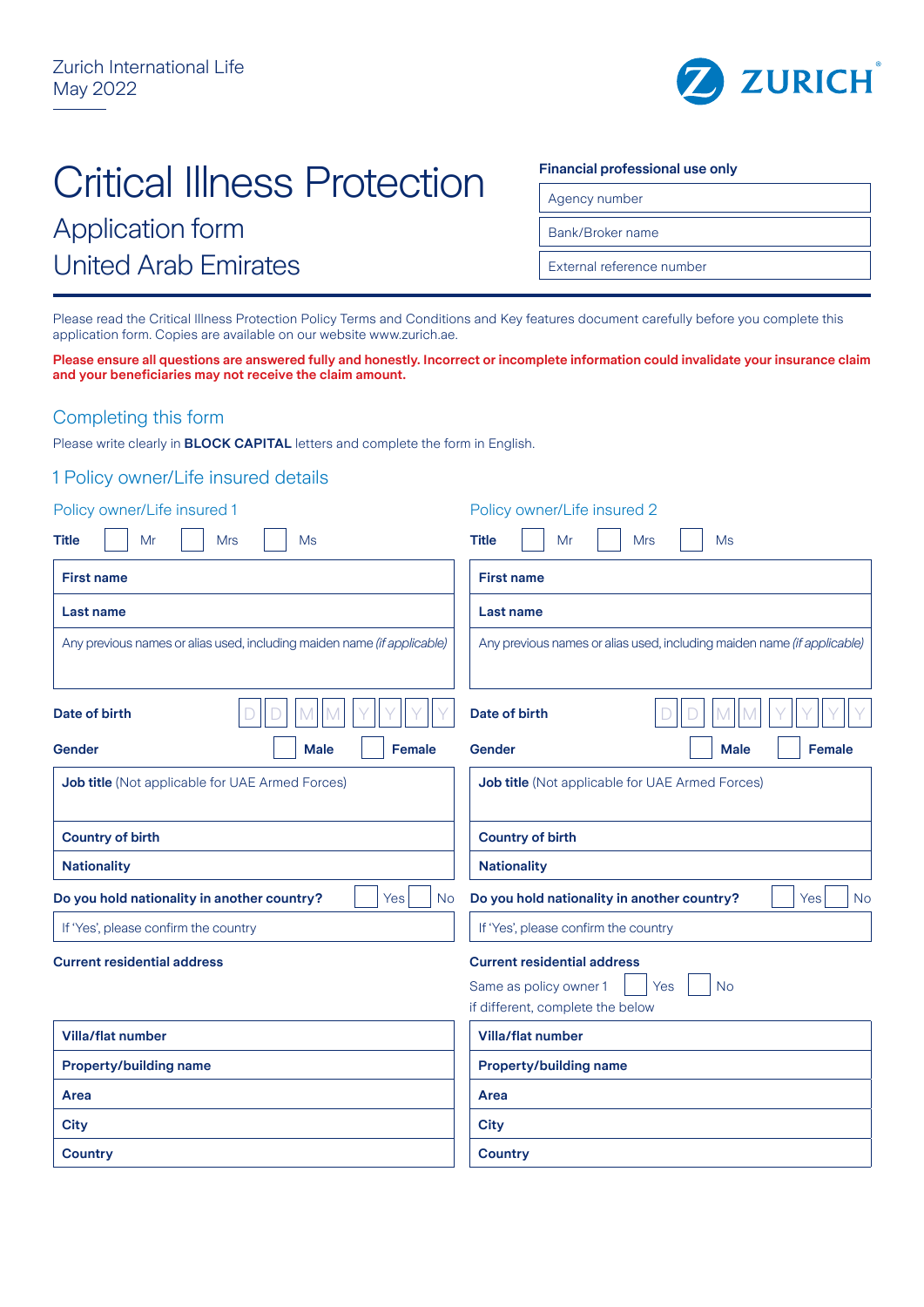## Policy owner/Life insured details (continued)

| Policy owner/Life insured 1                                                                                                                                                                                                                                        |                          | Policy owner/Life insured 2                                             |                  |
|--------------------------------------------------------------------------------------------------------------------------------------------------------------------------------------------------------------------------------------------------------------------|--------------------------|-------------------------------------------------------------------------|------------------|
| <b>Correspondence address</b>                                                                                                                                                                                                                                      |                          | <b>Correspondence address</b><br>Same as policy owner 1<br>Yes          | <b>No</b>        |
|                                                                                                                                                                                                                                                                    |                          | if different, complete the below                                        |                  |
| P.O. Box number                                                                                                                                                                                                                                                    |                          | P.O. Box number                                                         |                  |
| City                                                                                                                                                                                                                                                               |                          | <b>City</b>                                                             |                  |
| <b>Country</b>                                                                                                                                                                                                                                                     |                          | <b>Country</b>                                                          |                  |
| <b>Mobile number</b> (include international country code)                                                                                                                                                                                                          |                          | <b>Mobile number</b> (include international country code)               |                  |
| Country code Area code                                                                                                                                                                                                                                             | Phone number             | Country code Area code                                                  | Phone number     |
|                                                                                                                                                                                                                                                                    |                          |                                                                         |                  |
| <b>Email address</b>                                                                                                                                                                                                                                               |                          | <b>Email address</b>                                                    |                  |
| Are you a politically exposed person?                                                                                                                                                                                                                              | <b>No</b><br>Yes         | Are you a politically exposed person?                                   | <b>No</b><br>Yes |
| Politically exposed persons are individuals or international entities who are or have been entrusted with prominent public functions and their<br>immediate family members and close associates. A full description can be found in the 'Customer's guide to AML'. |                          |                                                                         |                  |
| 2 Premium details                                                                                                                                                                                                                                                  |                          |                                                                         |                  |
| Policy currency (tick one only).                                                                                                                                                                                                                                   | <b>USD</b><br><b>GBP</b> | <b>EUR</b><br><b>AED</b>                                                |                  |
| <b>Premium amount</b>                                                                                                                                                                                                                                              |                          | (in policy currency)                                                    |                  |
| <b>Payment frequency</b>                                                                                                                                                                                                                                           | Monthly<br>Yearly        |                                                                         |                  |
| <b>Policy term</b>                                                                                                                                                                                                                                                 |                          | years                                                                   |                  |
| 3 Protection benefits                                                                                                                                                                                                                                              |                          |                                                                         |                  |
| Please select the type of cover and state the amount of cover required in the policy currency.                                                                                                                                                                     |                          |                                                                         |                  |
| <b>Type of cover</b>                                                                                                                                                                                                                                               |                          |                                                                         |                  |
| <b>Cancer cover</b>                                                                                                                                                                                                                                                |                          |                                                                         |                  |
| <b>Comprehensive critical illness</b>                                                                                                                                                                                                                              |                          |                                                                         |                  |
| <b>Amount</b>                                                                                                                                                                                                                                                      |                          |                                                                         |                  |
| Note: In case of a joint life policy the type of cover and amount insured will be the same for both lives.                                                                                                                                                         |                          |                                                                         |                  |
| 4 Payment details                                                                                                                                                                                                                                                  |                          |                                                                         |                  |
| Payor details (You may select up to one each)                                                                                                                                                                                                                      |                          | Premiums for this policy will be paid<br>from my salary/business income |                  |



**If 'No', please complete a separate 'Origin of wealth' questionnaire.**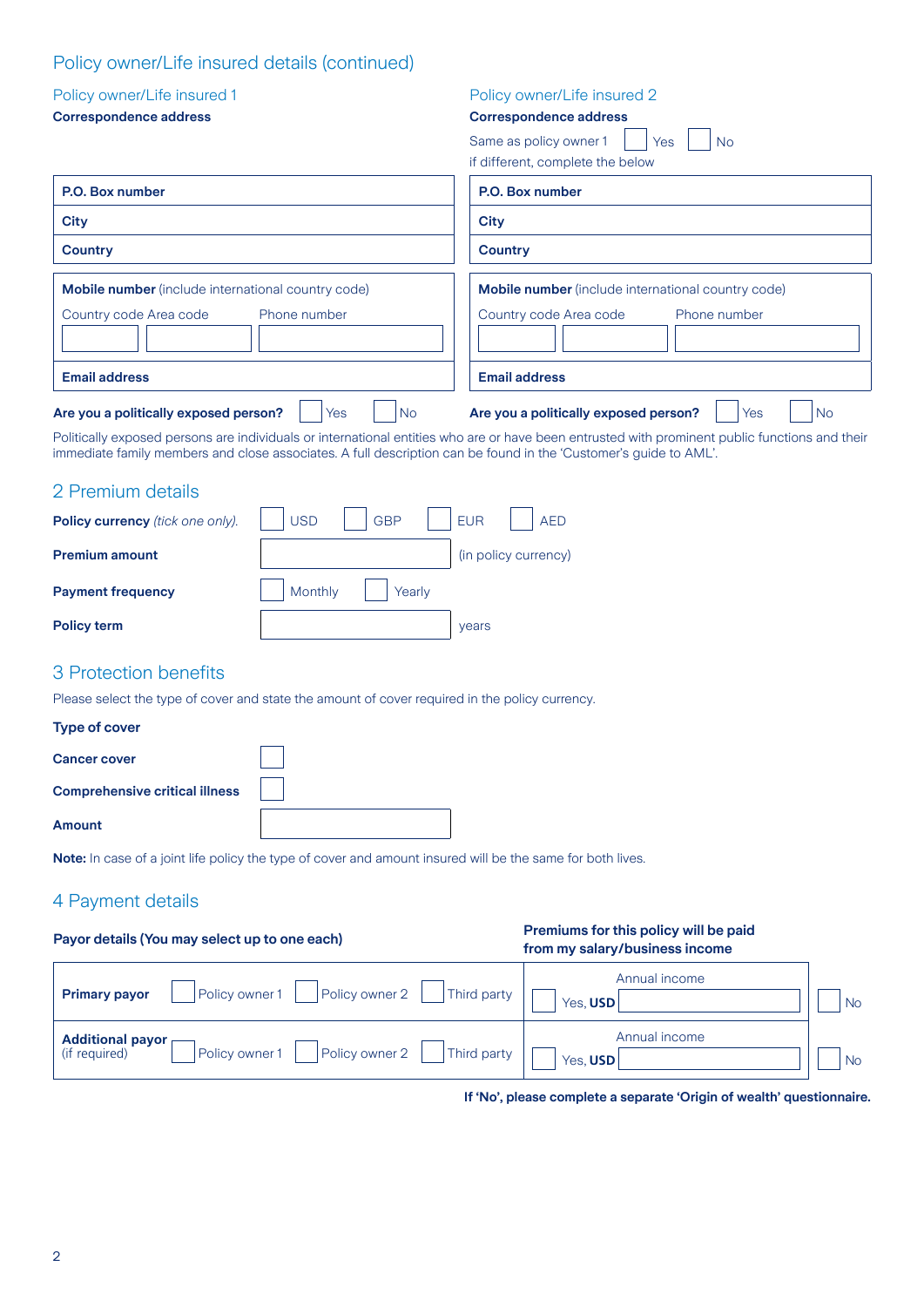## Payment details (continued)

### **Payment method**

Credit card (complete page 4)

Direct debit\*\* (please setup via your online banking or provide a completed direct debit form)

Standing order (please setup the instruction via your online banking)

Cheque\* Cheques must be made payable to: 'Zurich International Life Limited'

\* Cheques are accepted only in UAE Dirham(USD1=AED3.6775)

\*\* UAE direct debit can be setup for your credit card or bank account in the UAE. Please pay the initial premium via telegraphic transfer or cheque. Direct debit will be used to collect the subsequent payments only.

#### **Bank details for all payments.**

| <b>Bank name</b>        |  |  |  |  |  |
|-------------------------|--|--|--|--|--|
| Bank branch and address |  |  |  |  |  |
| Account name            |  |  |  |  |  |
| Account number          |  |  |  |  |  |
| <b>IBAN</b>             |  |  |  |  |  |

#### **Third party payor details** (please complete the section below if applicable) Please refer the "Customer's guide to AML" for details on acceptable third party payors and requirements.

| If the payor is a person                                                                                                                                                                                                                                           |                                      |  |  |  |  |
|--------------------------------------------------------------------------------------------------------------------------------------------------------------------------------------------------------------------------------------------------------------------|--------------------------------------|--|--|--|--|
| <b>Title</b><br>Mr<br><b>Mrs</b><br>Ms                                                                                                                                                                                                                             |                                      |  |  |  |  |
| <b>First name</b><br>Last name                                                                                                                                                                                                                                     |                                      |  |  |  |  |
| Any previous names or alias used, including maiden name (if applicable)                                                                                                                                                                                            |                                      |  |  |  |  |
|                                                                                                                                                                                                                                                                    |                                      |  |  |  |  |
| Date of birth                                                                                                                                                                                                                                                      | Gender<br>Male<br>Female             |  |  |  |  |
| <b>Nationality</b>                                                                                                                                                                                                                                                 |                                      |  |  |  |  |
| Do you hold nationality in another country?<br><b>No</b><br>Yes                                                                                                                                                                                                    | If 'Yes', please confirm the country |  |  |  |  |
| If the payor is a company                                                                                                                                                                                                                                          |                                      |  |  |  |  |
| <b>Company name</b>                                                                                                                                                                                                                                                |                                      |  |  |  |  |
|                                                                                                                                                                                                                                                                    |                                      |  |  |  |  |
| Is the payor a politically exposed person?<br>Yes<br><b>No</b>                                                                                                                                                                                                     |                                      |  |  |  |  |
| Politically exposed persons are individuals or international entities who are or have been entrusted with prominent public functions and<br>their immediate family members and close associates. A full description can be found in the 'Customer's guide to AML'. |                                      |  |  |  |  |
| Current residential or registered address of the payor                                                                                                                                                                                                             |                                      |  |  |  |  |
| Same as policy owner<br>2<br>No, please fill in the details below                                                                                                                                                                                                  |                                      |  |  |  |  |
| Flat/Villa/Office number                                                                                                                                                                                                                                           | <b>City</b>                          |  |  |  |  |
| PO Box<br><b>Property/building name</b>                                                                                                                                                                                                                            |                                      |  |  |  |  |
| Area                                                                                                                                                                                                                                                               | <b>Country</b>                       |  |  |  |  |
| <b>Relationship to policy owner</b>                                                                                                                                                                                                                                |                                      |  |  |  |  |
| Reason why the third party is making the premium payment(s)                                                                                                                                                                                                        |                                      |  |  |  |  |
|                                                                                                                                                                                                                                                                    |                                      |  |  |  |  |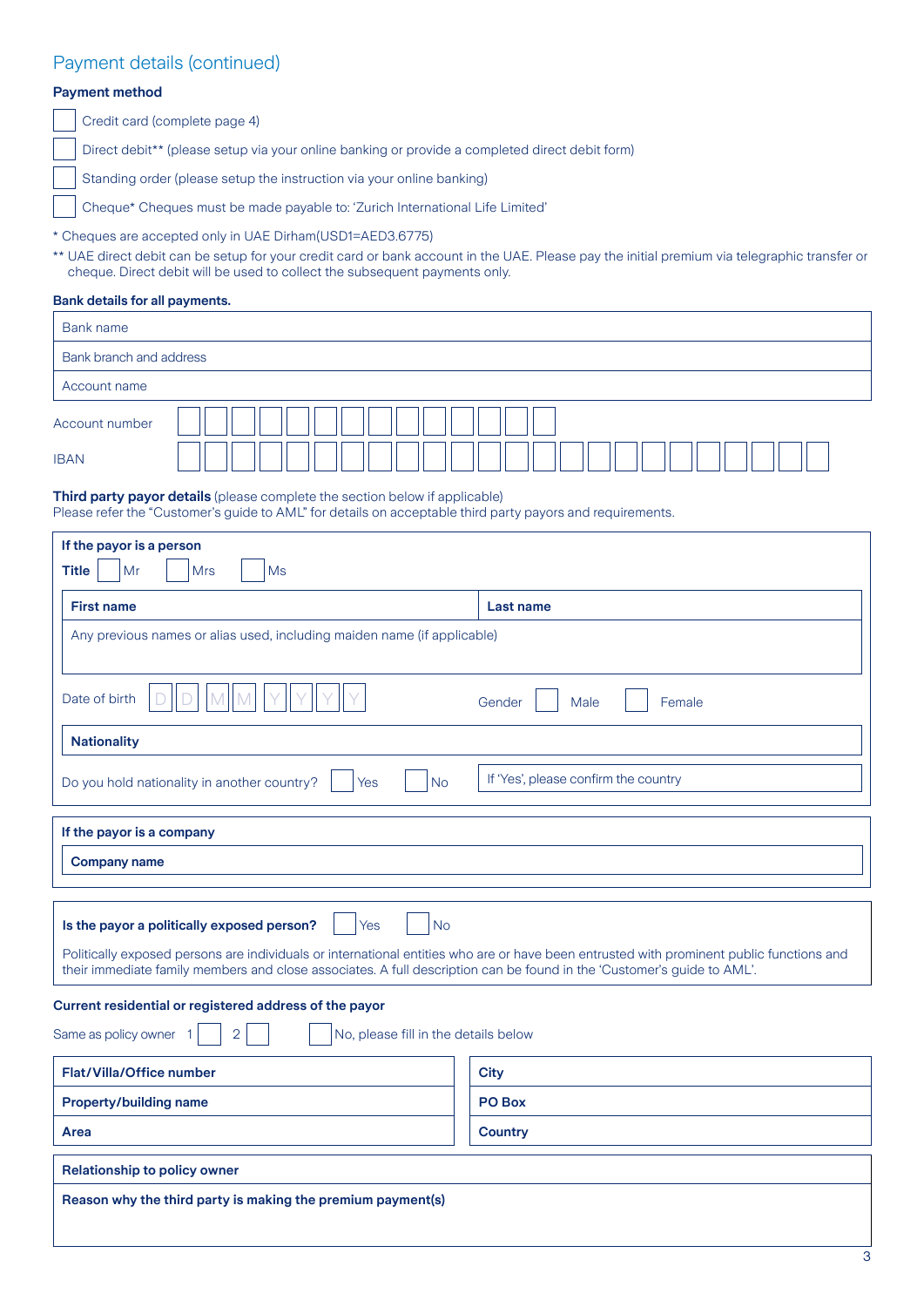## 5 Zurich bank account details

#### **Please use the below bank account details to set-up a payment instruction with your bank, and remember to include your full name and policy/application reference in your payment instruction.**

| <b>Bank details for United Arab Emirates:</b> |                                                                                                                                                  |                                                                                                                  |  |  |  |  |
|-----------------------------------------------|--------------------------------------------------------------------------------------------------------------------------------------------------|------------------------------------------------------------------------------------------------------------------|--|--|--|--|
| <b>Euros</b>                                  | To: HSBC Bank Middle East Limited, Dubai, UAE.<br>SWIFT code: BBMEAEAD<br>Via correspondent bank: HSBC Bank plc, London.<br>SWIFT code: MIDLGB22 | In favour of: Zurich International Life Limited<br>IBAN: AE580200000030123657213<br>Account number: 030123657213 |  |  |  |  |
| <b>Sterling</b>                               | To: HSBC Bank Middle East Limited, Dubai, UAE.<br>SWIFT code: BBMEAEAD<br>Via correspondent bank: HSBC Bank plc, London.<br>SWIFT code: MIDLGB22 | In favour of: Zurich International Life Limited<br>IBAN: AE850200000030123657212<br>Account number: 030123657212 |  |  |  |  |
| UAE dirhams                                   | To: HSBC Bank Middle East Limited, Dubai, UAE.<br>SWIFT code: BBMEAEAD                                                                           | In favour of: Zurich International Life Limited<br>IBAN: AE210200000030123657200<br>Account number: 030123657200 |  |  |  |  |
| US dollars                                    | To: HSBC Bank Middle East Limited, Dubai, UAE.<br>SWIFT code: BBMEAEAD<br>Via correspondent bank: HSBC Bank USA NA, USA.<br>SWIFT code: MRMDUS33 | In favour of: Zurich International Life Limited<br>IBAN: AE150200000030123657211<br>Account number: 030123657211 |  |  |  |  |

## 6 Proof of identity

The policy owner(s) and third party payor must provide a valid and certified copy of their ID.

a) Passport copy – including signature page, or

b) Government issued identity card (both sides)

Please refer to the "Customer's guide to AML" for further information on proof of ID and certification of copy documents.

## 7 Payment Instruction – Credit Card

Please do not detach from the application form.

Any additional charge made by your credit card provider for collection of your premiums will be covered by the payor.

Credit cards can only be used for regular premiums. If you wish to pay a single premium, please use a different payment method.

#### **Authorisation**

I authorise Zurich International Life Limited, until further notice in writing, to debit my credit card account, as detailed below, with unspecified amounts in respect of the premiums for my Zurich International Life Limited policy as and when they fall due.

Please note that Zurich International Life Limited is not liable for any losses arising as a result of action taken by the cardholder's credit card company.

#### **Details**

Credit card type  $\vert \vert$  Visa  $\vert \vert$  Mastercard

We do not accept prepaid or exchange credit cards.

#### **Name of card issuer** *(Bank name)*

| <b>Currency of card</b>        | Preferred date of collection* |
|--------------------------------|-------------------------------|
| <b>Credit card expiry date</b> | <b>Credit card number</b>     |
|                                |                               |

#### **Name on card**

\*Your regular payments will be collected on this date or the nearest available date.

Future payments will be collected in line with the premium frequency you have selected.

#### **Cancellation and refund policy**

We do not offer premium refunds after the 30 days free look period. For more information, please refer to the 'Right to cancel' section of your policy conditions.

#### **Any changes to the credit card agreement will be communicated to you in advance.**

**I understand that this authority in favour of Zurich International Life will remain in force until such time as I cancel it in writing.**

Signature of cardholder

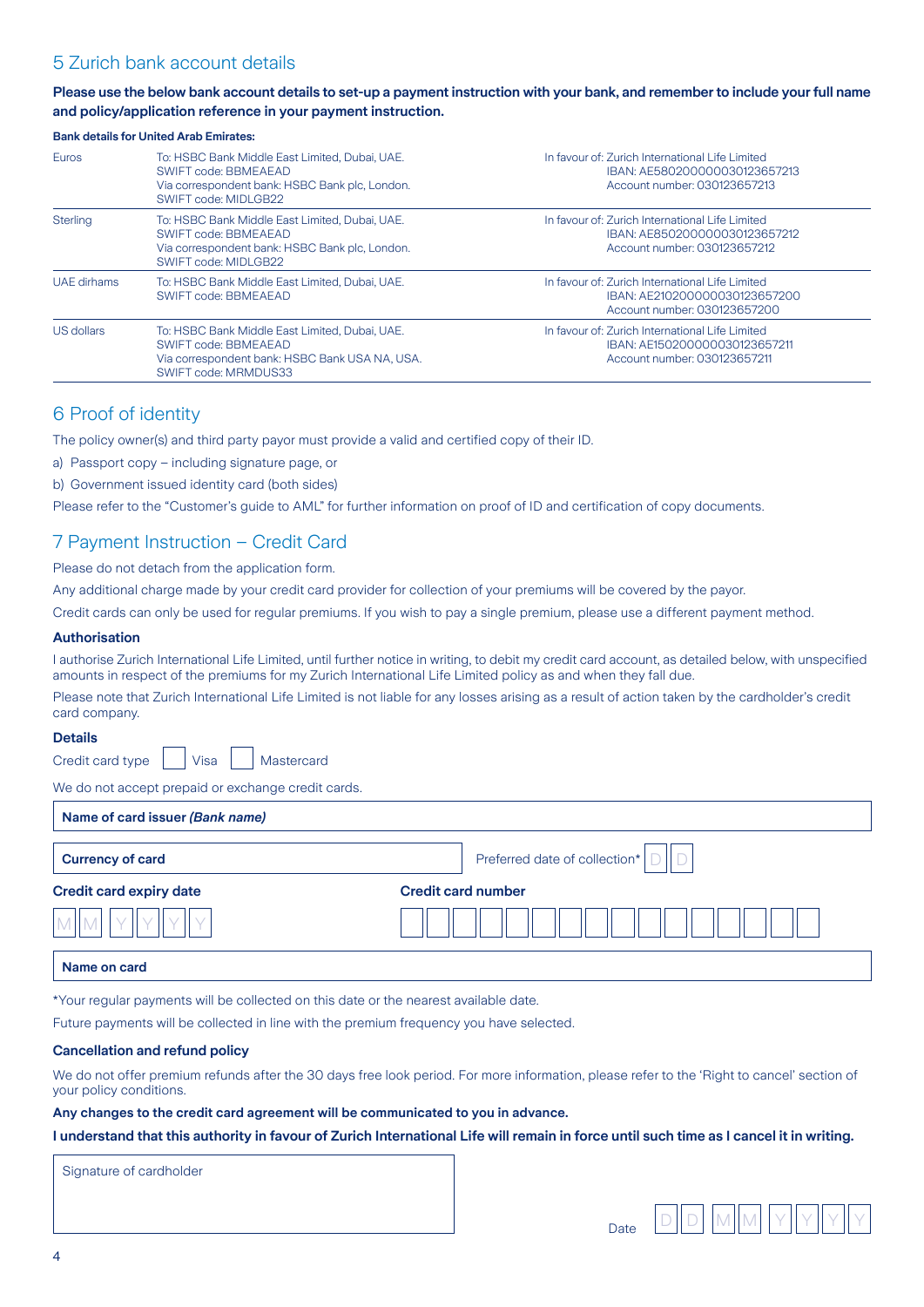## 8 Beneficiary nomination

This beneficiary nomination is applicable for funeral cover. For a joint life policy, if no beneficiary is nominated or there is no surviving beneficiary, then the surviving policy owner will be deemed the beneficiary.

| <b>Beneficiary details</b>             |  |  |  |  |  |  |
|----------------------------------------|--|--|--|--|--|--|
| <b>Title</b><br>Mr<br><b>Mrs</b><br>Ms |  |  |  |  |  |  |
| <b>First name</b>                      |  |  |  |  |  |  |
| Last name                              |  |  |  |  |  |  |
| Date of birth                          |  |  |  |  |  |  |
| <b>Relationship to life insured</b>    |  |  |  |  |  |  |
| <b>Residential address</b>             |  |  |  |  |  |  |
| Flat/villa number                      |  |  |  |  |  |  |
| Building/property name                 |  |  |  |  |  |  |
| Area                                   |  |  |  |  |  |  |
| City                                   |  |  |  |  |  |  |
| Country                                |  |  |  |  |  |  |
| <b>Email address</b>                   |  |  |  |  |  |  |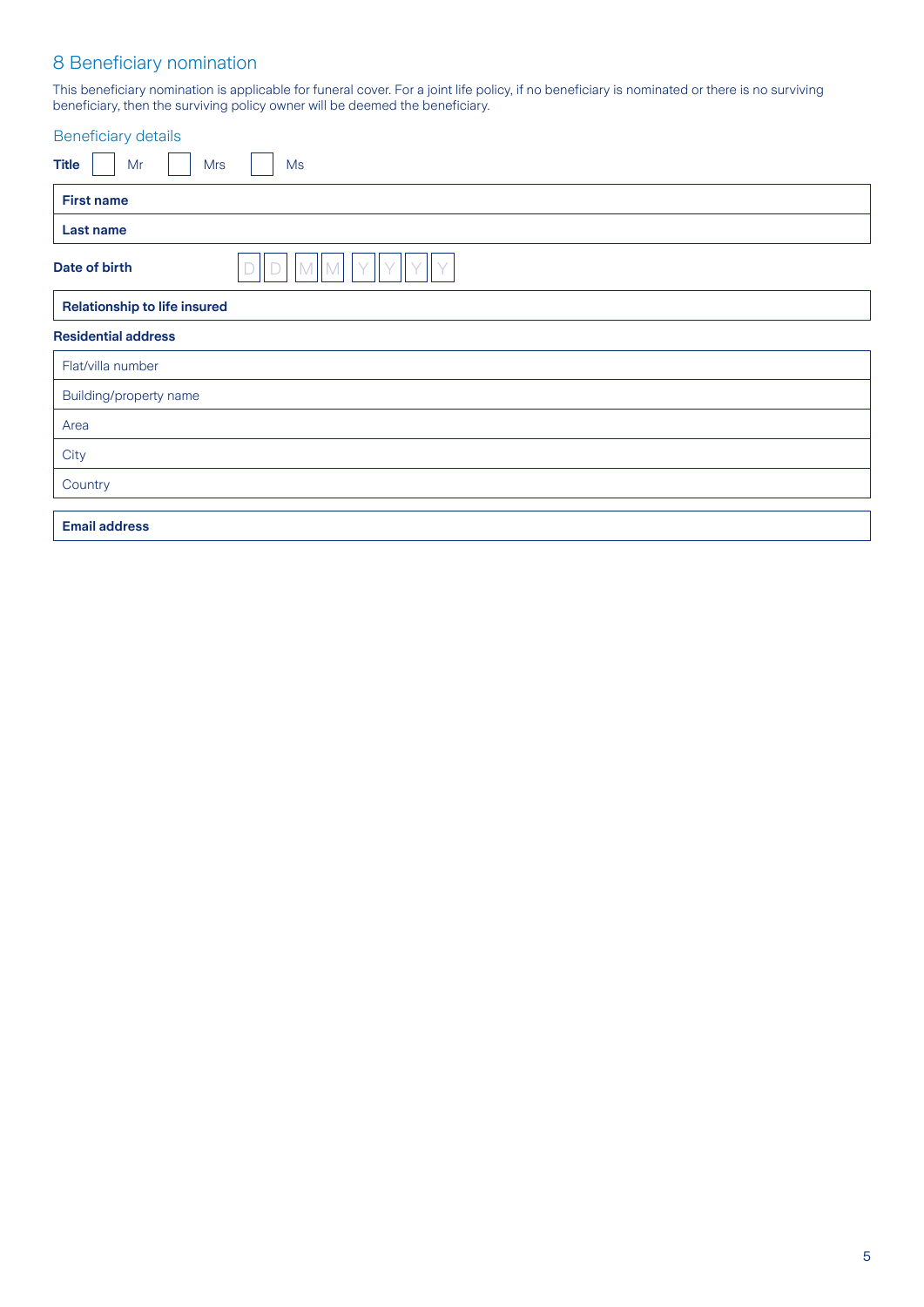## 9 Health and lifestyle questionnaire

#### **To be completed by all lives to be insured**

**Please ensure all questions are answered fully and honestly. Incorrect or incomplete information could invalidate your insurance claim and your beneficiaries may not receive the claim amount.**

**1.** (a) Please state your earned income in the last 12 months from employment or business operations.

| Life insured 1 |                 | Life insured 2 |                 |
|----------------|-----------------|----------------|-----------------|
|                | Amount (in USD) |                | Amount (in USD) |

(b) Do you have any existing critical illness cover already in force with any other insurance company?

|                | If 'Yes', please<br>complete the section   sum insured | <b>Benefits and</b> | Policy term | Start date | Reason for cover | Are you intending<br>to replace it |
|----------------|--------------------------------------------------------|---------------------|-------------|------------|------------------|------------------------------------|
| Life insured 1 | Yes<br><b>No</b>                                       |                     |             |            |                  | <b>No</b><br>Yes                   |
| Life insured 2 | Yes<br><b>No</b>                                       |                     |             |            |                  | <b>No</b><br>Yes                   |

(c) Have you ever had an application for life, disability or critical illness insurance declined, postponed, or accepted at other than normal terms?

|                | If 'Yes', please<br>complete the section | Insurer | <b>Benefits</b> | Date of<br>application | Decision |
|----------------|------------------------------------------|---------|-----------------|------------------------|----------|
| Life insured 1 | <b>No</b><br>Yes                         |         |                 |                        |          |
| Life insured 2 | Yes<br><b>No</b>                         |         |                 |                        |          |

(d) Are you currently applying or applied in the last 180 days to any other insurance company for cover?

|                | If 'Yes', please<br>complete the section | Benefits and sum insured | Date of<br>application | Reason for cover |
|----------------|------------------------------------------|--------------------------|------------------------|------------------|
| Life insured 1 | Yes<br>No.                               |                          |                        |                  |
| Life insured 2 | No.<br>Yes                               |                          |                        |                  |

**2.** Have you smoked cigarettes or used\* any other tobacco or nicotine-based products, or smoking cessation aids within the last 12 months?

\* Use of tobacco or nicotine includes the following: cigarettes including hand-rolled unfiltered cigarette- variants, cigars, pipes, dokha (midwakh), smokeless (chewing or snuff), shisha and tobacco-free nicotine delivery (nicotine gums, vape, e-cigarettes) among others.

|               |                                                                                                    | If 'Yes', please<br>complete the section | Product                                                | Frequency                                                                                                        | Amount    |  |
|---------------|----------------------------------------------------------------------------------------------------|------------------------------------------|--------------------------------------------------------|------------------------------------------------------------------------------------------------------------------|-----------|--|
|               | Life insured 1                                                                                     | Yes<br><b>No</b>                         |                                                        |                                                                                                                  |           |  |
|               | Life insured 2                                                                                     | <b>No</b><br>Yes                         |                                                        |                                                                                                                  |           |  |
| <b>3.</b> (a) |                                                                                                    |                                          | Do you consume more than 30 units of alcohol per week? |                                                                                                                  |           |  |
|               | Life insured 1                                                                                     | <b>No</b><br>Yes                         |                                                        | Life insured 2<br>Yes                                                                                            | <b>No</b> |  |
|               |                                                                                                    |                                          |                                                        | If 'Yes', please complete the below. 1 unit = single measure of spirits or 125ml glass of wine or 250ml of beer. |           |  |
|               |                                                                                                    | Average weekly consumption               | Unit(s)                                                | Average weekly consumption                                                                                       | Unit(s)   |  |
|               | Have you been advised to reduce or stop your alcohol consumption by a medical professional?<br>(b) |                                          |                                                        |                                                                                                                  |           |  |
|               |                                                                                                    | If 'Yes', please<br>complete the section | Details                                                |                                                                                                                  |           |  |
|               |                                                                                                    |                                          |                                                        |                                                                                                                  |           |  |

6

Life insured  $1 \mid \cdot \mid \text{Yes} \mid \cdot \mid \text{No}$ 

Life insured  $2 \mid \cdot \cdot \mid$  Yes  $\mid \cdot \mid$  No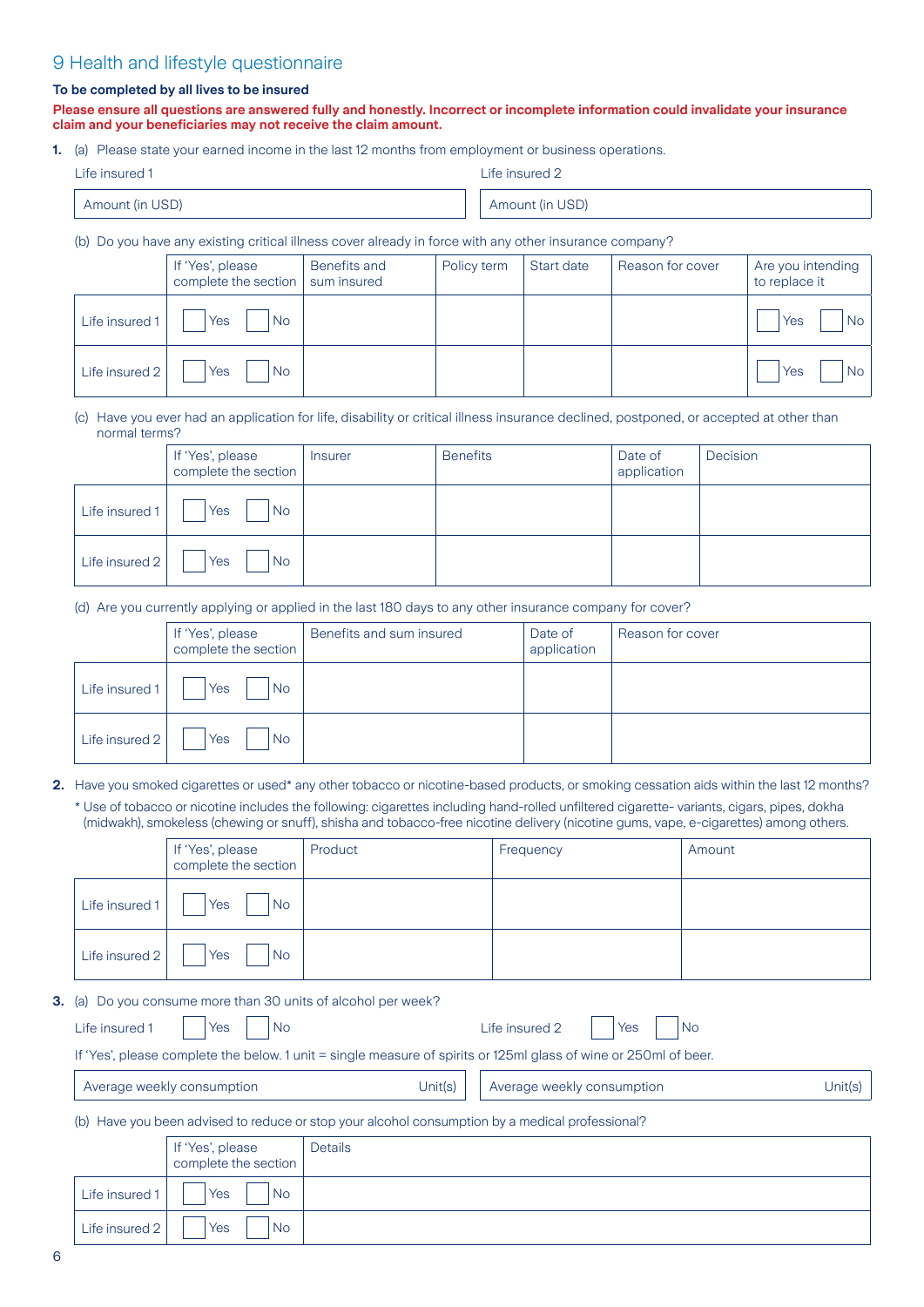## Health and lifestyle questionnaire (continued)

#### **Please ensure all questions are answered fully and honestly. Incorrect or incomplete information could invalidate your insurance claim and your beneficiaries may not receive the claim amount.**

| 4. In the last 5 years have you used marijuana, hashish, cocaine, LSD, ecstasy, heroin or other psychoactive drugs or narcotics or<br>prescription medication that was not prescribed to you? |  |  |  |  |  |  |                                     |  |  |  |  |
|-----------------------------------------------------------------------------------------------------------------------------------------------------------------------------------------------|--|--|--|--|--|--|-------------------------------------|--|--|--|--|
| Life insured 1   Yes   No                                                                                                                                                                     |  |  |  |  |  |  | Life insured 2 $\Box$ Yes $\Box$ No |  |  |  |  |

If 'Yes', please complete the substance use questionnaire

**5.** Please provide your weight and height.

| Life insured 1 |     |        |     | Life insured 2 |     |        |     |  |
|----------------|-----|--------|-----|----------------|-----|--------|-----|--|
| Weight         | kgs | Height | cms | Weight         | kgs | Height | cms |  |

#### **6. Medical questions**

- 6.1 Do you have or have you ever been diagnosed as having any of the following medical conditions?
	- If 'Yes' please complete the relevant special questionnaires and provide the same with this application.

|               |                                                                                            | Life insured 1   | Life insured 2   |
|---------------|--------------------------------------------------------------------------------------------|------------------|------------------|
| a)            | Diabetes, raised blood sugar, raised blood pressure, raised cholesterol.                   | <b>No</b><br>Yes | <b>No</b><br>Yes |
| b)            | Cancer or malignancy, cancer-in-situ, Leukemia, Melanoma, Hodgkin's disease or any         | <b>No</b>        | Yes              |
|               | other tumor or growth whether considered malignant or benign.                              | Yes              | <b>No</b>        |
| C)            | Any kidney or liver disorders (such as kidney failure, nephritis, fatty liver, hepatitis,  | N <sub>o</sub>   | <b>No</b>        |
|               | organ transplant etc.)                                                                     | Yes              | Yes              |
|               | 6.2 In the last five years have you:                                                       |                  |                  |
|               | If 'Yes' please provide more information in the 'Additional information' section.          |                  |                  |
| a)            | been prescribed any medication or received any form of treatment for more than             | Yes              | <b>No</b>        |
|               | 4 weeks.                                                                                   | <b>No</b>        | Yes              |
| b)            | had or been advised to have a surgery, admitted to a hospital or been absent from          | N <sub>o</sub>   | <b>No</b>        |
|               | work for more than two weeks due to illness.                                               | Yes              | Yes              |
| $\mathcal{C}$ | been advised to attend or referred to a specialist doctor or advised to have tests,        | <b>No</b>        | <b>No</b>        |
|               | scans, investigations or counselling.                                                      | Yes              | Yes              |
| d)            | had any blood tests, urine tests or scans which were not considered to be normal,          | Yes              | <b>No</b>        |
|               | including any breast screening and pap smear tests requiring follow up                     | N <sub>o</sub>   | Yes              |
|               | 6.3 Do you have any other symptoms for which you are yet to seek medical advice or         | N <sub>o</sub>   | <b>No</b>        |
|               | planning to undergo medical investigations or awaiting results of any investigations done? | Yes              | Yes              |

#### **7. Medical attendant details**

Please give details of the medical or health care advisor or clinic most familiar with your medical history (even if this is in a country other than your current country of residence.

|                                                                    | Life insured 1 | Life insured 2 |
|--------------------------------------------------------------------|----------------|----------------|
| Name and address of<br>medical or health care<br>advisor or clinic |                |                |
| Date of last consultation                                          |                |                |
| Reason for last<br>consultation                                    |                |                |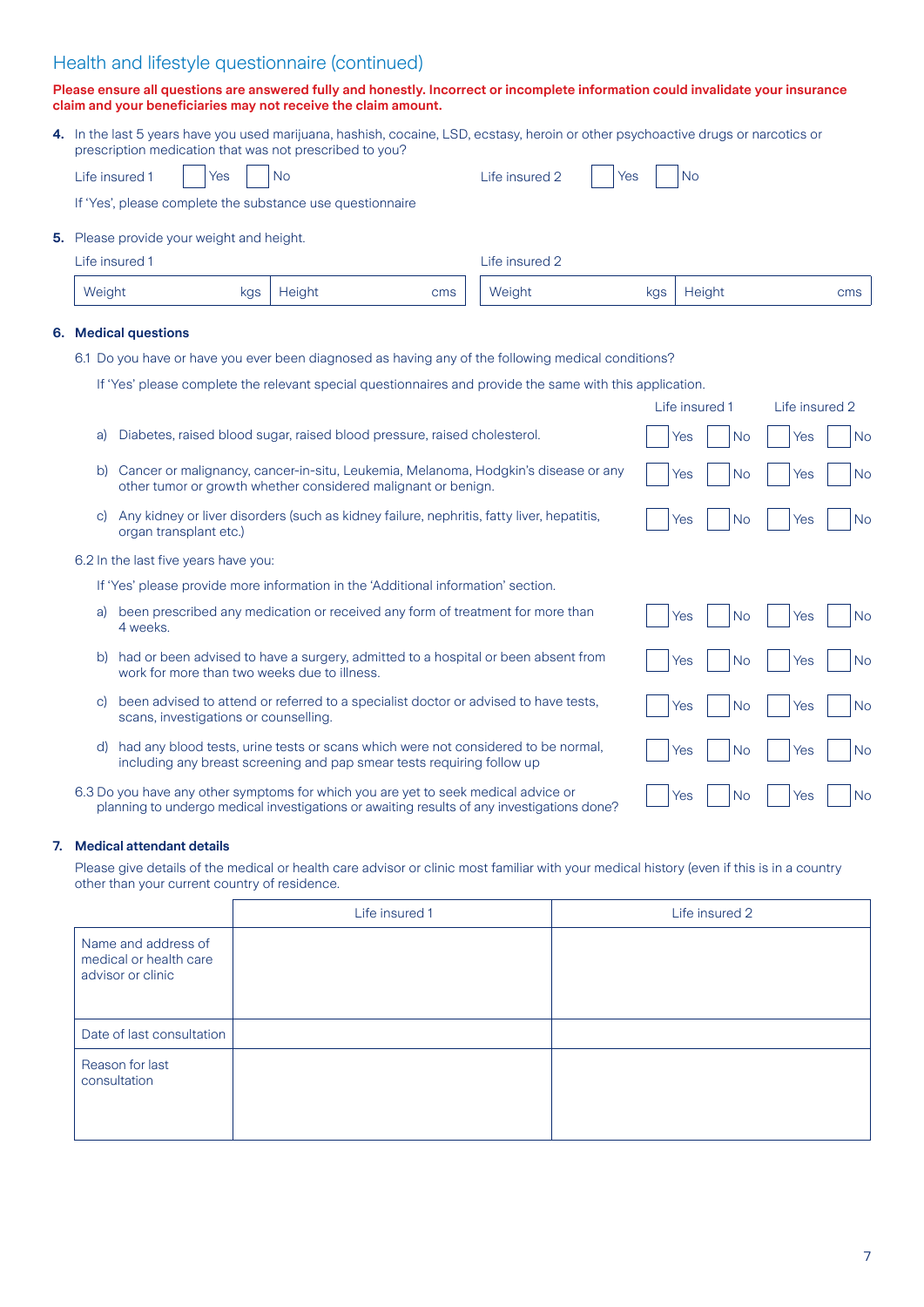## Health and lifestyle questionnaire (continued)

#### **Please ensure all questions are answered fully and honestly. Incorrect or incomplete information could invalidate your insurance claim and your beneficiaries may not receive the claim amount.**

#### **8. Family history**

Have any of your natural parents, brothers or sisters had any of the following medical conditions **before the age of 60**: heart disease, stroke, cancer, diabetes, multiple sclerosis, polycystic kidney disease, ALS, Huntington's chorea, Alzheimer's disease, Parkinson's disease, any other hereditary disorder?

|                | If 'Yes', please<br>complete the section | Family member<br>relationship | Description of medical condition<br>(including type of cancer - if applicable) | Age at<br>diagnosis |
|----------------|------------------------------------------|-------------------------------|--------------------------------------------------------------------------------|---------------------|
|                |                                          |                               |                                                                                |                     |
| Life insured 1 | Yes<br><b>No</b>                         |                               |                                                                                |                     |
|                |                                          |                               |                                                                                |                     |
|                |                                          |                               |                                                                                |                     |
| Life insured 2 | Yes<br><b>No</b>                         |                               |                                                                                |                     |
|                |                                          |                               |                                                                                |                     |

Life insured 1 Life insured 2

|Yes | |No | |Yes | |No

|Yes | |No | |Yes | |No

#### **Complete questions 9 and 10 if you are applying for comprehensive critical illness cover**

#### **9. Medical questions**

Do you have or have you ever been diagnosed as having any of the following medical conditions.

If 'Yes' please complete the relevant special questionnaires and provide the same with this application.

% Duties % Duties

- a) Heart or vascular condition such as chest pain, irregular heart rhythm, or any other heart related problem; or stroke, transient ischemic attack or damage or surgery to your brain.
- b) Any Neurological condition, any disease of the senses or musculoskeletal problem? (Such as Parkinson's, multiple sclerosis, muscular dystrophy, spine problems, blindness, deafness etc.)

#### **10.** (a) In which industry are you employed?

| Life insured 1                                                                                                                              | Life insured 2 |  |  |  |  |  |  |
|---------------------------------------------------------------------------------------------------------------------------------------------|----------------|--|--|--|--|--|--|
| Industry                                                                                                                                    | Industry       |  |  |  |  |  |  |
| (b) What is your occupation?<br>For UAE Armed Forces employees, question 1(b) and 1(c) are not applicable. Please proceed to question 1(d). |                |  |  |  |  |  |  |
| Life insured 1                                                                                                                              | Life insured 2 |  |  |  |  |  |  |
| Occupation                                                                                                                                  | Occupation     |  |  |  |  |  |  |
| (c) What percentage of your occupation involves manual work and what is the nature of these duties?                                         |                |  |  |  |  |  |  |
| Life insured 1                                                                                                                              | Life insured 2 |  |  |  |  |  |  |

If your occupation includes activities that may be considered hazardous (for example – working at heights or underground), please complete the relevant questionnaire as appropriate.

(d) Do you participate in any sport or activity that may be considered hazardous? For example, motor racing, diving, mountaineering, private flying etc.

|                                                                                                                                                                                                              | Life insured 1   Yes   No                       | Life insured $2 \mid \cdot$<br>Yes<br>1 <sub>No</sub>          |  |  |  |  |
|--------------------------------------------------------------------------------------------------------------------------------------------------------------------------------------------------------------|-------------------------------------------------|----------------------------------------------------------------|--|--|--|--|
| If 'Yes', please complete the relevant questionnaire.                                                                                                                                                        |                                                 |                                                                |  |  |  |  |
| (e) Have you in the previous 12 months travelled or in the following 12 months intend to travel to any of the following countries:<br>UAE Armed Forces employees to provide details of personal travel only. |                                                 |                                                                |  |  |  |  |
| $\cdot$ Iran<br>$\cdot$ Iraq                                                                                                                                                                                 | • Svria                                         | • Yemen • Pakistan<br>• Afghanistan<br>• any country in Africa |  |  |  |  |
|                                                                                                                                                                                                              | Life insured $1$   $\sqrt{2}$   $\sqrt{2}$   No | Life insured 2     Yes     No                                  |  |  |  |  |

| If 'Yes', please complete the 'Travel and residency questionnaire'. |  |  |  |
|---------------------------------------------------------------------|--|--|--|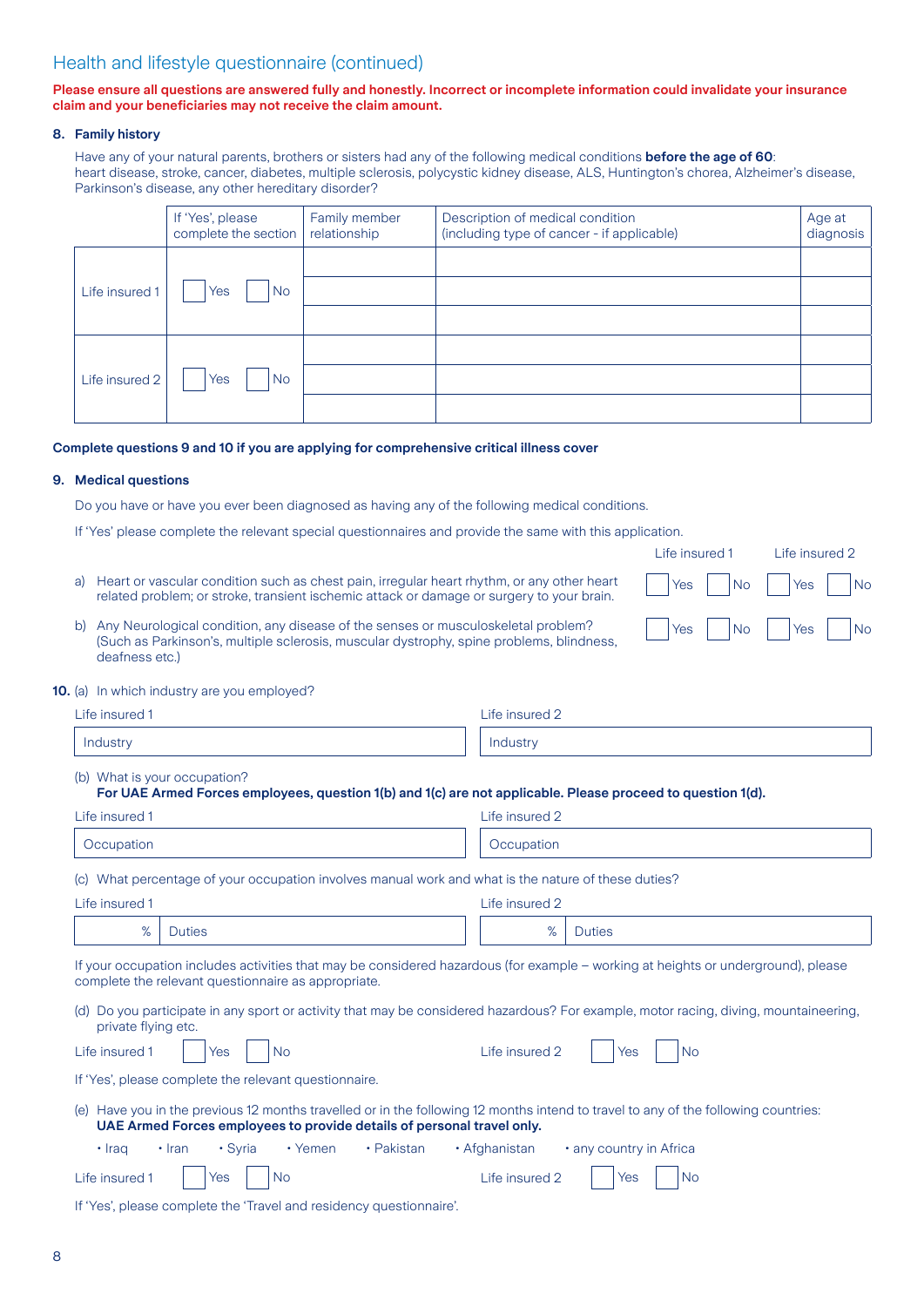## Health and lifestyle questionnaire (continued)

#### **Please ensure all questions are answered fully and honestly. Incorrect or incomplete information could invalidate your insurance claim and your beneficiaries may not receive the claim amount.**

#### **11. Additional information**

| Life insured | Question   Details of disease or disorder, treatment given, date of diagnosis, details of doctor consulted,<br>ongoing symptoms, date of next consultation, etc. If you are in possession of copies of reports<br>in relation to these matters, please submit copies with this application for our consideration |
|--------------|------------------------------------------------------------------------------------------------------------------------------------------------------------------------------------------------------------------------------------------------------------------------------------------------------------------|
|              |                                                                                                                                                                                                                                                                                                                  |
|              |                                                                                                                                                                                                                                                                                                                  |
|              |                                                                                                                                                                                                                                                                                                                  |
|              |                                                                                                                                                                                                                                                                                                                  |
|              |                                                                                                                                                                                                                                                                                                                  |
|              |                                                                                                                                                                                                                                                                                                                  |
|              |                                                                                                                                                                                                                                                                                                                  |
|              |                                                                                                                                                                                                                                                                                                                  |
|              |                                                                                                                                                                                                                                                                                                                  |
|              |                                                                                                                                                                                                                                                                                                                  |
|              |                                                                                                                                                                                                                                                                                                                  |
|              |                                                                                                                                                                                                                                                                                                                  |
|              |                                                                                                                                                                                                                                                                                                                  |
|              |                                                                                                                                                                                                                                                                                                                  |
|              |                                                                                                                                                                                                                                                                                                                  |
|              |                                                                                                                                                                                                                                                                                                                  |

## 10 Relevant financial professional's details and declaration

#### **To be completed by your relevant financial professional**

| First name           | Last name |
|----------------------|-----------|
| <b>Email address</b> |           |
| Contact number       |           |

#### **Declaration**

I declare that, to the best of my knowledge and belief, the information given is true and shall form the basis of the proposed contract with Zurich International Life Limited.

I confirm that I have met the customer whether in person or virtually, and that no third parties have been involved in providing the advice or the collection/certification of the customer due diligence documentation (where applicable) at any stage of the policy application process.

**Signature** 

| ٠<br>late |  |  |  |
|-----------|--|--|--|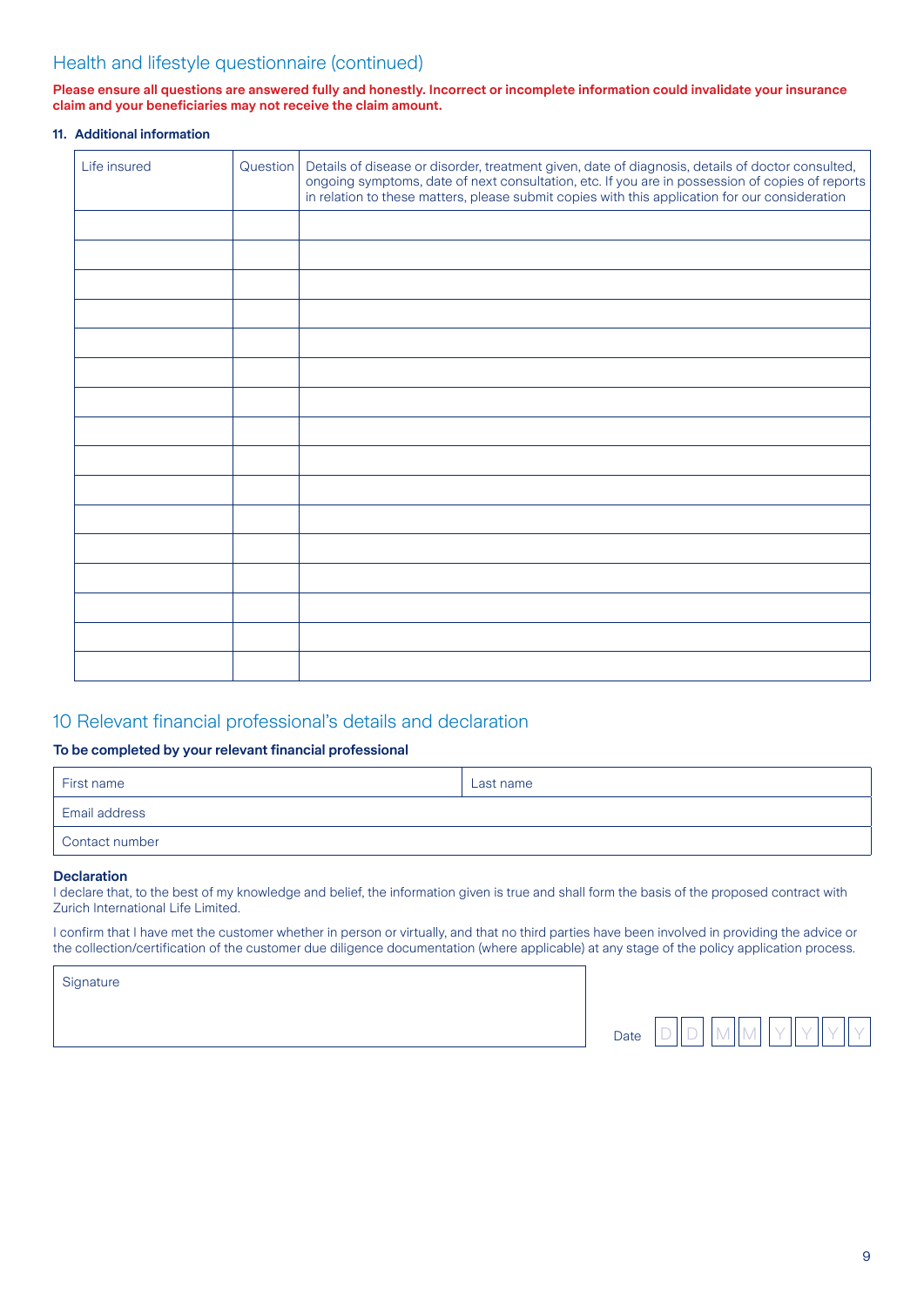## 11 Privacy notice

This Notice is a summary of our (Zurich International Life Limited "the Company") Privacy Policy which describes how we collect and use personal information as Data Controller. For the full version please visit online https://www.zurichinternational.com/en/zurich-international-life/about-us/privacy or contact us for a copy.

#### **Personal information we use**

We use personal information such as name and contact details ("Personal Data") and sensitive personal information such as medical details ("Special Category Data").

#### **What we do with personal information**

We use personal information to provide financial services, for example processing in connection with:

- **•** setting up and managing a contract of insurance
- **•** providing marketing information with consent
- **•** complying with our legal obligations
- **•** running our business where we have a legitimate interest to do so.

Without accurate and sufficient personal information where required, we cannot offer financial services.

#### **Sharing of personal information**

We obtain personal information from, and share personal information with other organisations such as:

- **•** Zurich Insurance Group Ltd. or any of its affiliated companies **•** companies who supply services to us such as administration
- **•** healthcare service providers
- **•** financial advisors and employers where appropriate.

#### **How we transfer personal information to other countries**

As a global business we ensure that personal information is equally protected in all locations by complying with data protection laws of the EU, Isle of Man and of each location in which we operate.

#### **How long we hold personal information for**

We retain personal information for as long as is necessary to meet the purposes for which it was originally collected or to satisfy our legal obligations.

#### **Data subject rights**

The person who is the subject of the personal information (the "Data Subject") has the following legal rights:

- **•** access to personal information
- **•** data rectification where it is inaccurate or incomplete
- **•** erasure of personal information
- **•** to restrict the processing of personal information
- **•** data portability to obtain personal information in a digital format

If you have cause for complaint regarding our processing of personal information, you can contact the Isle of Man Information Commissioner.

#### **Data Protection contact**

- **•** Email our Data Protection Officer at ZILLPrivacy@Zurich.com.
- **•** Write to our Data Protection Officer or call Zurich HelpPoint by using the details on the 'contact us' page of our website www.zurich.ae

## 12 Declaration/Consent

#### **Declaration**

I/We apply for a Critical Illness Protection policy as detailed in this application form and in accordance with Zurich International Life Limited (the Company) standard terms and conditions.

I/We declare that I/we have met the financial professional in person or virtually and that no third parties have been involved in providing the advice or the collection/certification of my/our due diligence documentation (where applicable) at any stage of the policy application process.

I/We declare that I/We have reviewed the answers given in this application, whether in my/our handwriting or not, and are true and complete to the best of my/our knowledge and belief, and will form the basis of my/our contract of life insurance.

I/We will tell the Company, in writing, if anything happens between completing this application and the commencement date of the policy that alters any of the answers I/we have given in this application form. Specifically, I/we will advise on any changes to the details provided by me/us in the health and lifestyle questionnaire sections contained within the application or any other circumstances which happen before the policy commencement, if that change makes any of my/our answers wrong or incomplete.

I/We understand that failure to disclose any material fact may invalidate the contract resulting in the loss of benefits.

#### **Note: a material fact is one which may influence the assessment or acceptance of your application for insurance. If you are in any doubt as to the relevance of any information, please give details.**

I/We confirm that I/we understand that a change in my/our country of residence, or that of any life insured, could mean that the Company may no longer be able to provide all the benefits under this policy.

I/We declare that any premiums that I/we pay to the policy will not contravene any applicable exchange controls regulations or trade or economic sanctions and that any premium paid to the Company is not of criminal origin or directly or indirectly related to criminal activities or any actual or attempted money laundering or tax evasion.

#### **Contact details**

I/We understand that for security purposes, the Company will regard the contact details provided as my/our authorised contact details and that it is important that I/We let the company know if any of these details change.

 $1<sub>0</sub>$ 

- 
- **•** to object to the processing of personal information
- **•** to not be subject to automated individual decision making processes.
- **•** to withdraw consent at any time where processing is based on consent.